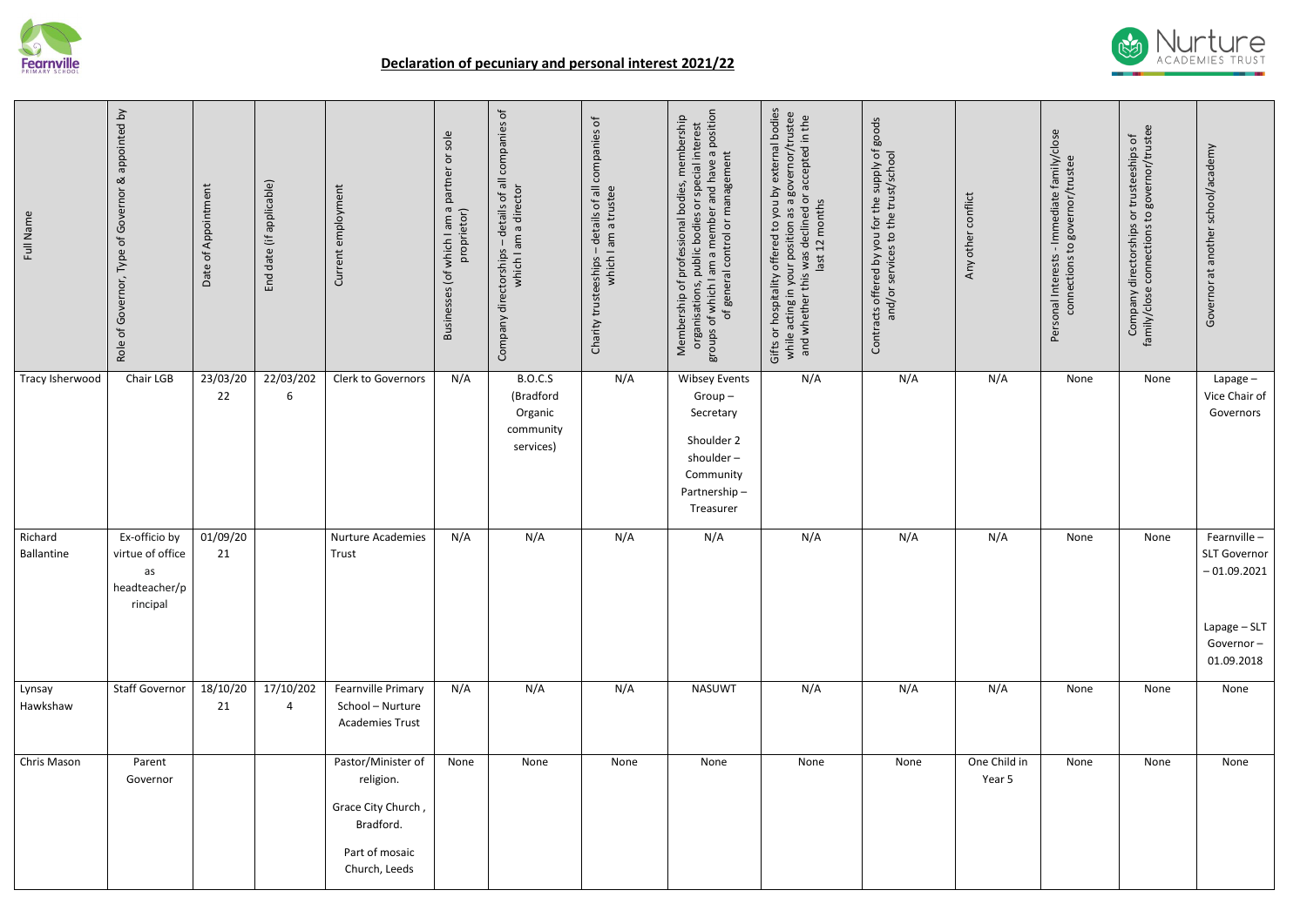

| PRIMARY SCHOOL |         |          |             |     |     |     |      |     |     |     |      |      |          |
|----------------|---------|----------|-------------|-----|-----|-----|------|-----|-----|-----|------|------|----------|
| Alan Jarvis    | Co-optd | 1/11/201 | 31/10/202   | N/A | N/A | N/A | None | N/A | N/A | N/A | None | None | Bradford |
|                |         | 8        | $2^{\circ}$ |     |     |     |      |     |     |     |      |      | Academy  |
|                |         |          |             |     |     |     |      |     |     |     |      |      | School   |
|                |         |          |             |     |     |     |      |     |     |     |      |      |          |
|                |         |          |             |     |     |     |      |     |     |     |      |      |          |
|                |         |          |             |     |     |     |      |     |     |     |      |      |          |
|                |         |          |             |     |     |     |      |     |     |     |      |      | Hanson   |
|                |         |          |             |     |     |     |      |     |     |     |      |      | School   |
|                |         |          |             |     |     |     |      |     |     |     |      |      |          |
|                |         |          |             |     |     |     |      |     |     |     |      |      |          |
|                |         |          |             |     |     |     |      |     |     |     |      |      |          |
|                |         |          |             |     |     |     |      |     |     |     |      |      |          |
|                |         |          |             |     |     |     |      |     |     |     |      |      |          |
|                |         |          |             |     |     |     |      |     |     |     |      |      |          |
|                |         |          |             |     |     |     |      |     |     |     |      |      |          |
|                |         |          |             |     |     |     |      |     |     |     |      |      |          |
|                |         |          |             |     |     |     |      |     |     |     |      |      |          |
|                |         |          |             |     |     |     |      |     |     |     |      |      |          |

## **Governors left within the last 12 months**

| Full Name          | ype<br>e of Governor, T<br>of Governor &<br>appointed by<br>Role | Date of Appointment | applicable)<br>$\equiv$<br>End date | ent<br>employm<br>Current              | Businesses (of which I<br>sole<br>ð<br>proprietor)<br>partner<br>σ<br>m | Company directorships<br>companies of which I<br>- details of all<br>director<br>am a | details of all companies<br>of which I am a trustee<br>trusteeships<br>Charity | public<br>ð<br>$\overline{\circ}$<br>⋚<br>ecial<br>Membership of<br>professional bodi<br>management<br>a position<br>ship<br>general control<br>đ<br>ember<br>ğ<br>organisations,<br>interest groups<br>member<br>ð<br>bodies<br>have<br>me | trustee<br>wa<br>ositio<br>months<br>whil<br>ccepted<br>hospitality<br><b>Aq</b> nok<br>this<br>odies<br>acting in your  <br>as a governor/<br>whether<br>$\mathbf{c}$<br>offered<br>ō<br>Gifts or<br>the last<br>external<br>declined<br>and | services<br>ъ<br>offered by<br>/school<br><b>Alddns</b><br>trust/<br>$\circ$<br>ਰ<br>Contracts<br>ð<br>to the<br>ᡕᢐ<br>you fo<br>goods | Any other conflict | Immediate family/close<br>governor/trustee<br>Personal Interests<br>S <sub>1</sub><br>connections | directorships<br>teeships of<br>governor/trustee<br>β,<br>eeships<br>family/close<br>connections<br>Company<br>E<br>$\overline{\sigma}$ | at another<br>school/academy<br>Governor            |
|--------------------|------------------------------------------------------------------|---------------------|-------------------------------------|----------------------------------------|-------------------------------------------------------------------------|---------------------------------------------------------------------------------------|--------------------------------------------------------------------------------|---------------------------------------------------------------------------------------------------------------------------------------------------------------------------------------------------------------------------------------------|-----------------------------------------------------------------------------------------------------------------------------------------------------------------------------------------------------------------------------------------------|----------------------------------------------------------------------------------------------------------------------------------------|--------------------|---------------------------------------------------------------------------------------------------|-----------------------------------------------------------------------------------------------------------------------------------------|-----------------------------------------------------|
| Gareth David Logan | Chair LGB                                                        | 01/11/201<br>8      | 18/02/202<br>$\overline{2}$         | Not<br>working<br>due to ill<br>health | N/A                                                                     | N/A                                                                                   | Chair<br>Keighley<br>Community<br>transport<br><b>BDSL</b>                     | <b>NONE</b>                                                                                                                                                                                                                                 | <b>NONE</b>                                                                                                                                                                                                                                   | <b>NONE</b>                                                                                                                            | <b>NONE</b>        | <b>NONE</b>                                                                                       | <b>NONE</b>                                                                                                                             | Chair at<br>Carlton<br>Academy<br>$Trust -$<br>2019 |
|                    |                                                                  |                     |                                     |                                        |                                                                         |                                                                                       |                                                                                |                                                                                                                                                                                                                                             |                                                                                                                                                                                                                                               |                                                                                                                                        |                    |                                                                                                   |                                                                                                                                         | Newby<br>Primary-<br>Governor-<br>$2019 -$          |
| Marie Walbran      | Co-optd                                                          | 01/11/201<br>8      | 18/02/202<br>$\overline{2}$         | Retired                                | N/A                                                                     | N/A                                                                                   | N/A                                                                            | N/A                                                                                                                                                                                                                                         | N/A                                                                                                                                                                                                                                           | N/A                                                                                                                                    | N/A                |                                                                                                   |                                                                                                                                         |                                                     |